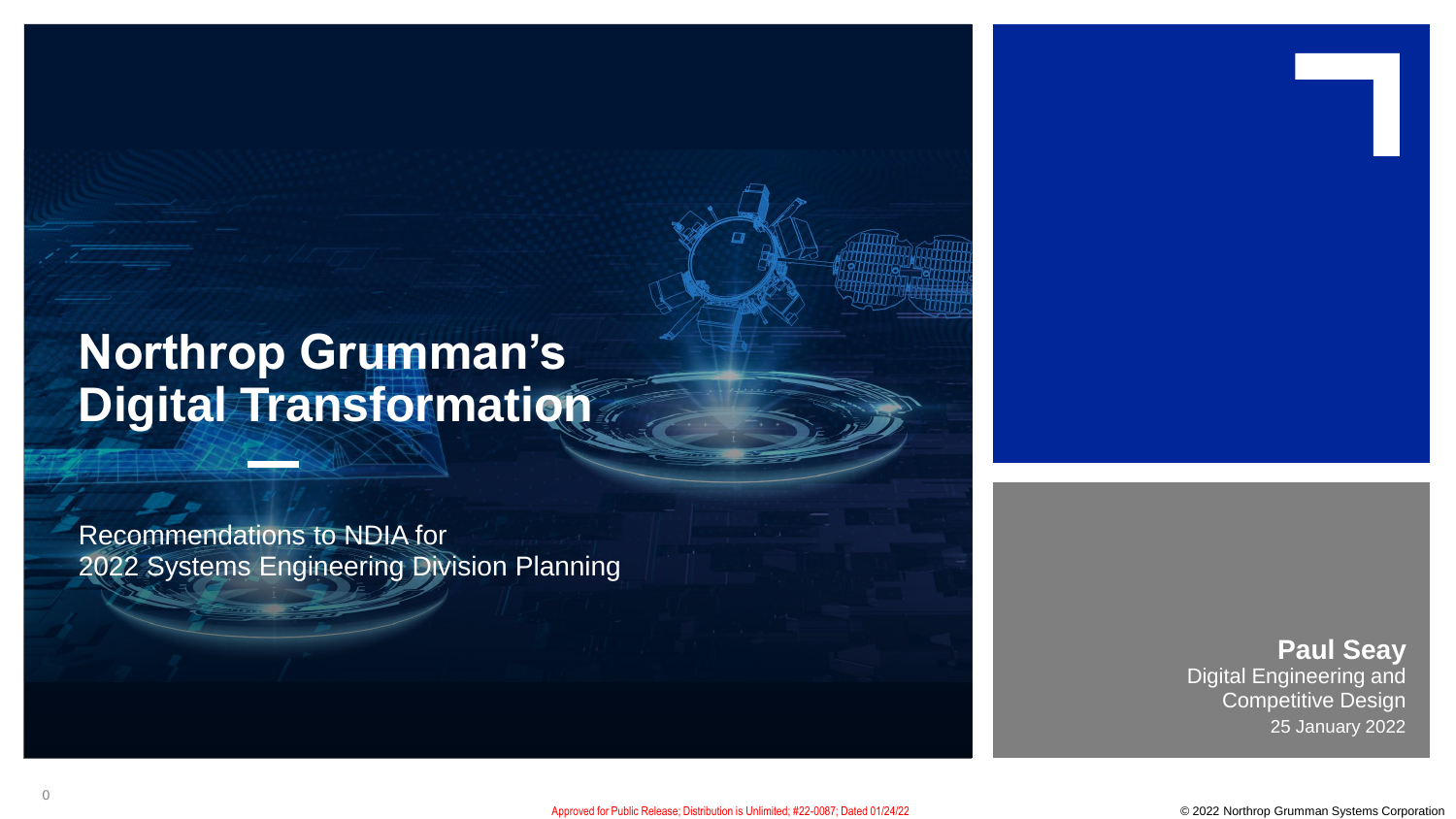

# **Digital Transformation**

*Enabling a digital ecosystem to rapidly deliver capability and achieve mission success*

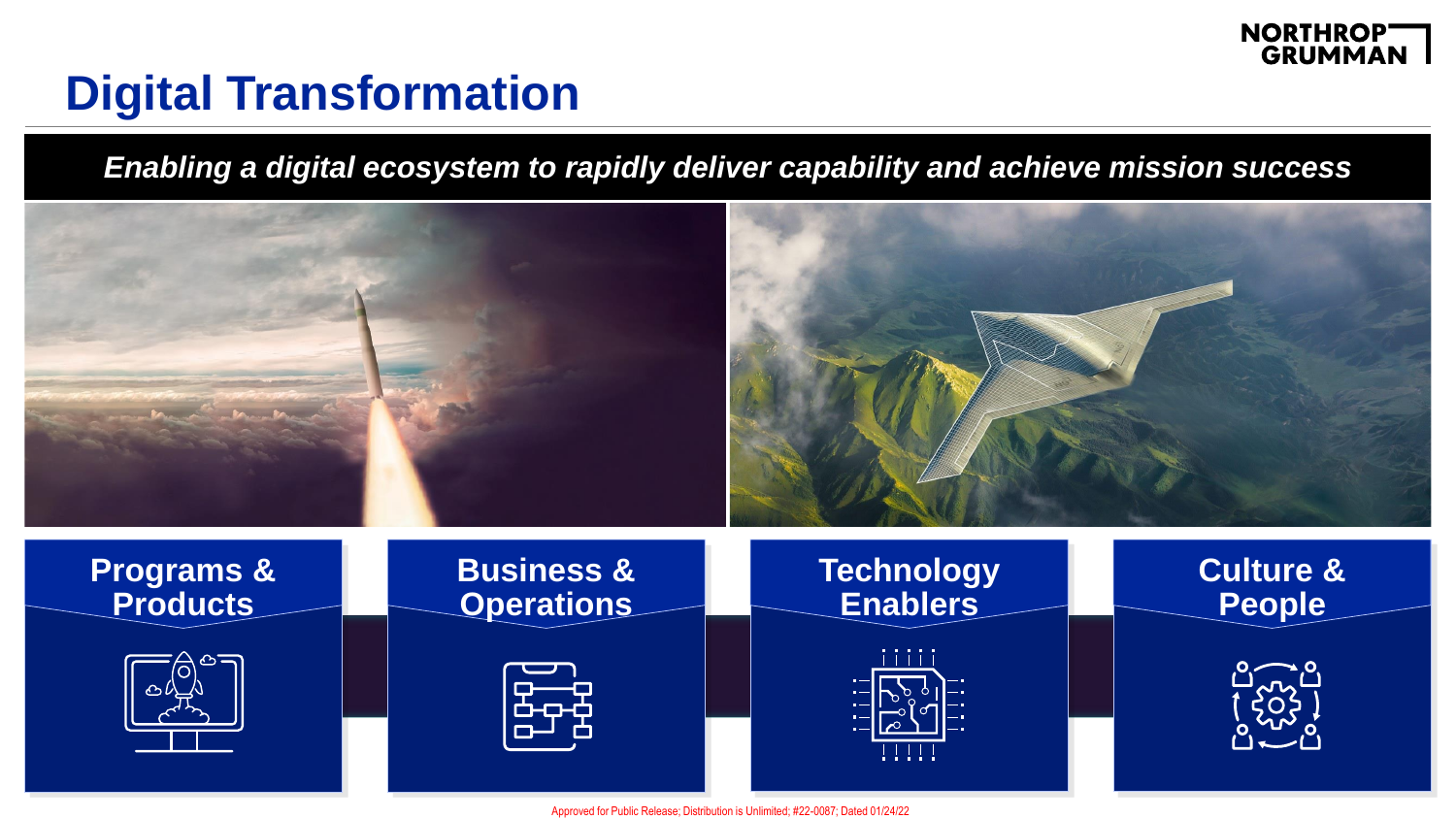## **Digital Transformation**



**Digital Thread Automates & Connects Data Flow Across Traditional Functional Approaches**





**Reduces Hand-off Errors**



**Enables Incremental Verification**



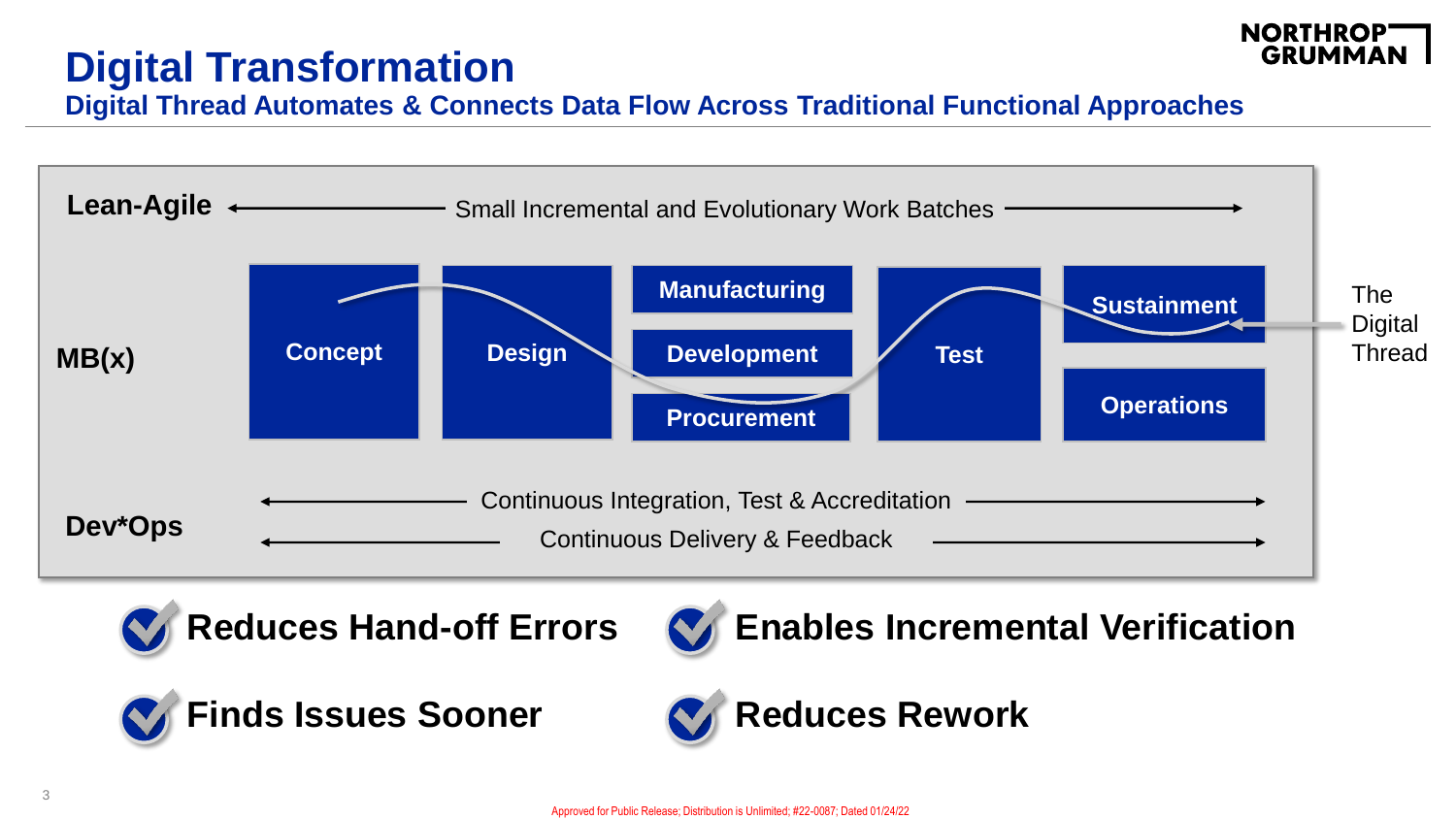#### **NORTHROP GRUMMAN**

## **Digital Twin**



#### **Benefits**

- Facilitates early discovery of performance issues
- Enables product line
- optimization
- Supports personnel efficiency
- Rapidly evaluates system performance in ever-changing environments

A digital twin is a virtual representation of a physical system using real-time data to predict behaviors and performance over the lifecycle of the system.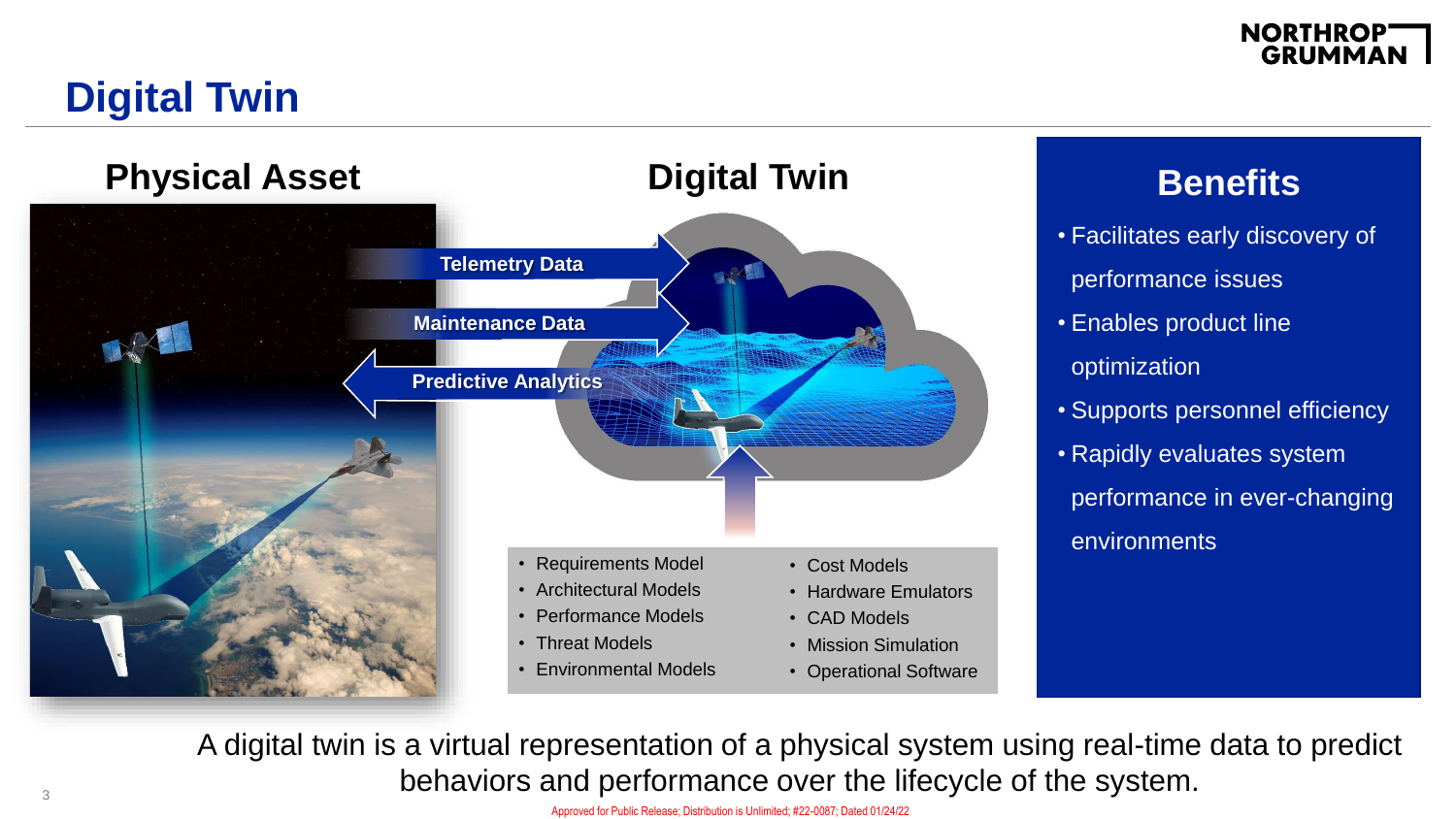#### **NORTHROPT**<br>GRUMMAN

#### **Dev\*Ops Challenges**

Need for speed, but "Type D" embedded systems presents DevOps process challenges

| <b>Continuous Integration</b>   | $T_K = (Dev)(Ops)$                                                                                 |                          |                                                                                                                           |
|---------------------------------|----------------------------------------------------------------------------------------------------|--------------------------|---------------------------------------------------------------------------------------------------------------------------|
| 2 weeks - 1 month               |                                                                                                    |                          |                                                                                                                           |
| <b>Continuous ATO</b>           | $T_{K+1} = (Dev)(Sec)(Ops)$ Gecurity" culture and policy evolved;<br>baked into automated pipeline |                          | <b>DIB SWAP (3 May 2019)</b><br>"not all software is the same"                                                            |
| + hours                         |                                                                                                    |                          | Type A: COTS                                                                                                              |
| <b>Continuous Airworthiness</b> | $T_{K+2} = (Dev)(Sec)(AW)(Ops)$                                                                    |                          | <b>Type B: Customized Software</b><br><b>Type C: COTS HW/Operating Systems</b><br><b>Type D: Custom Software/Hardware</b> |
| $+$ months                      |                                                                                                    |                          |                                                                                                                           |
| <b>Continuous Test</b>          | $T_{K+3} = (Dev)(Sec)(AW)(DT/OT)(Ops)$                                                             | Must consider and evolve |                                                                                                                           |
| + years                         |                                                                                                    |                          | these elements as well to<br>enable more automated pipeline!                                                              |
| <b>Continuous Weapons</b>       | $T_{K+4} = (Dev)(Sec)(AW)(DT/OT)(Seek Eagle)(Ops)$                                                 |                          |                                                                                                                           |
| + months                        |                                                                                                    |                          | <b>Keys to Success</b>                                                                                                    |
| <b>Continuous Nuclear</b>       | $T_{K+6}$ = (Nuc)(Ops)                                                                             |                          | 1. Evolve Culture and Policy                                                                                              |
|                                 |                                                                                                    |                          | 2. Early Stakeholder Involvement                                                                                          |
| $+$ months                      |                                                                                                    |                          | 3. Automated vs. Manual Processes                                                                                         |
| a a si                          | $T_{K+n} = Dev^*Ops$                                                                               |                          |                                                                                                                           |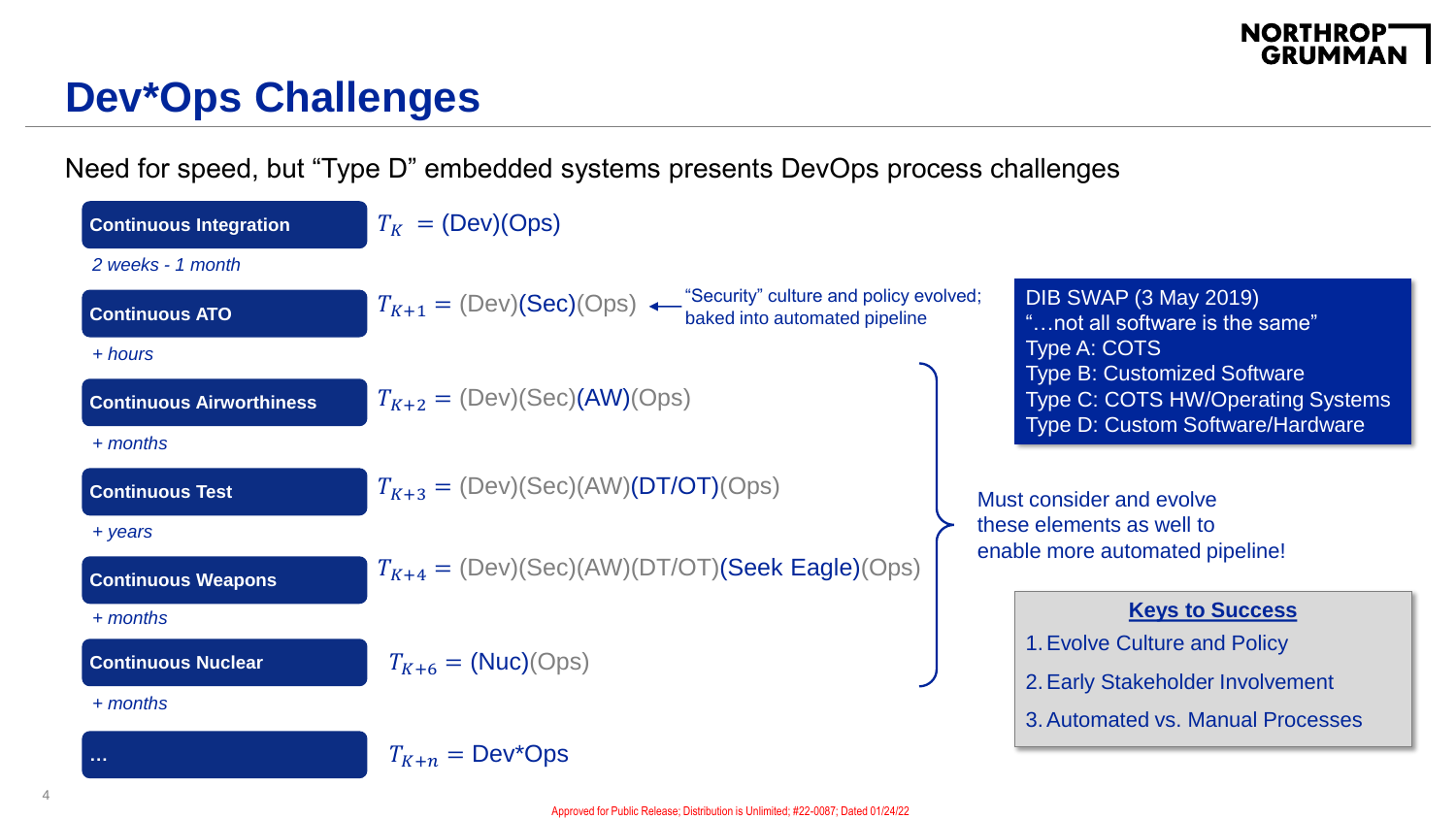#### **Digital Transformation Challenges/Recommendations**

#### **Key Challenges That Government and Industry Must Jointly Resolve**

- Enable and allow integration of models and data across multiple security environments
- Improve and enhance interoperability standards & strategy throughout value chain
- Ensure adequate protection of Proprietary Data in a cloud environment
- Increase in speed of delivery and approval for foundational tools and infrastructure
- Reach sufficient verification trust in models to allow reduction in physical tests
- Transition of certification offices to take full advantage of digital products
- Address how acquisition values digital engineering and digital twins in an offering



#### We will collectively achieve our visions through partnership & open dialogue